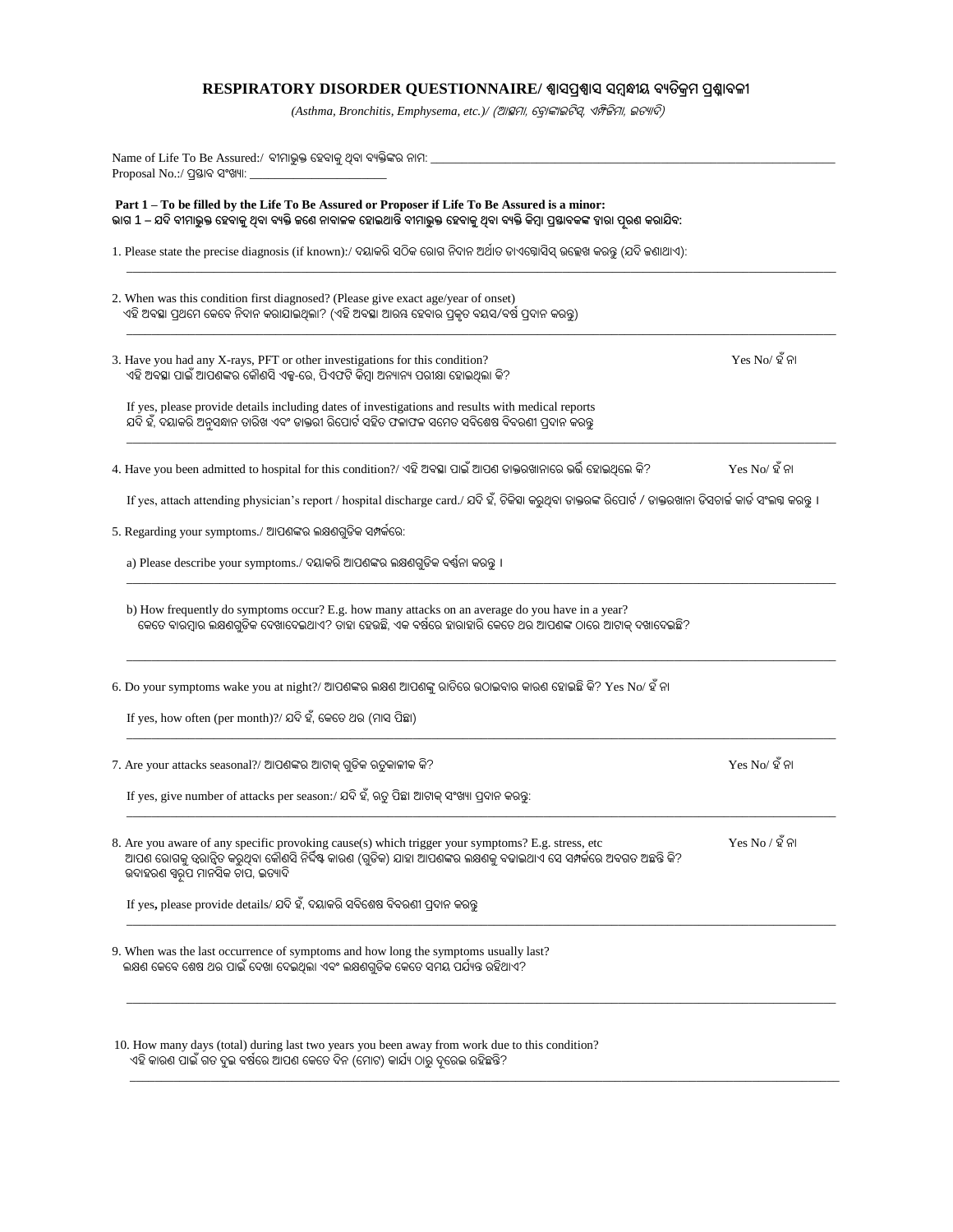| 11. Please provide details of your treatment, include name of medication (e.g. Asthalin, Bricanyl, Vent, Deriphyiline etc), dosage and how often<br>taken. Include details of tablets, injections and inhalers.<br><i>ଦୟାକରି</i> ଆପଶଙ୍କ ଚିକିହା, ଯଥା ଔଷଧର ନାମ (ଉଦାହରଣ ସ୍ୱରୂପ ଆସ୍କାଲିନ୍, ବ୍ରିକାନିଲ୍, ଭେଷ୍ଟ, ଡେଗିଫାଇଲିନ୍, ଇତ୍ୟାଦି) ପାନ ଏବଂ କେତେ ଥର ନିଆଯାଇଥିଲା ତାହାର ସବିଶେଷ ସୂଚନା<br>ପ୍ରଦାନ କରନ୍ତୁ । ଟାବଲେଟ୍, ଇଞ୍ଜେକସନ୍ ଏବଂ ଇନହେଲରର ସବିଶେଷ ସ୍ୱଚନା ଅନ୍ତର୍ଭୁକ୍ତ କରନ୍ତୁ । |                  |
|--------------------------------------------------------------------------------------------------------------------------------------------------------------------------------------------------------------------------------------------------------------------------------------------------------------------------------------------------------------------------------------------------------------------------------------------------------------------|------------------|
| a) Currently:/ ସମ୍ପତି:                                                                                                                                                                                                                                                                                                                                                                                                                                             |                  |
| b) In the past:/ ଅତୀତରେ:                                                                                                                                                                                                                                                                                                                                                                                                                                           |                  |
| 12. Have you ever taken steroids? E.g. Beclomethasone, Prednisolone etc.<br>ଆପଶ କେବେ ଷ୍ଟେରଏଡ୍ ଗ୍ରହଶ କରିଛନ୍ତି କି? ଉଦାହରଶ ସ୍ୱରୂପ ବେକ୍ଲୋମେଥାଜୋନ୍, ପ୍ରେଡିନୋଜୋଲନ୍ ଇତ୍ୟାଦି                                                                                                                                                                                                                                                                                               | $Yes No/$ ହ ଁ ନା |
| If yes, please provide full details including duration and type of treatment like inhaler, tablets etc<br>ଯଦି ହଁ, ଦୟାକରି ଚିକିହାର ଅବଧି ଏବଂ ପ୍ରକାର ଯଥା ଇନହେଲର୍, ଟାବଲେଟ୍, ଇତ୍ୟାଦିର ସବିଶେଷ ବିବରଣୀ ପ୍ରଦାନ କରନ୍ତୁ ।                                                                                                                                                                                                                                                      |                  |
| 13. Regarding the monitoring of your condition:/ ଆପଶଙ୍କ ଅବସ୍ଥାର ଅନୁଧାନ ସମ୍ପର୍କରେ                                                                                                                                                                                                                                                                                                                                                                                   |                  |
| a) Who is in charge of your follow-up?/ ଆପଶଙ୍କର ଫଲୋଅପ ଦାୟିତ୍ୱରେ କିଏ ଅଛନ୍ତି?                                                                                                                                                                                                                                                                                                                                                                                        |                  |
| b) How often do you attend for follow-up?/ ଆପଶ କେତେଥର ଫଲୋଅପ୍ ପାଇଁ ଯୋଗ ଦେଇଛନ୍ତି?                                                                                                                                                                                                                                                                                                                                                                                    |                  |
| c) When was your last consultation?/ କେବେ ଆପଶଙ୍କର ଶେଷ ପରାମର୍ଶ ହୋଇଥିଲା?                                                                                                                                                                                                                                                                                                                                                                                             |                  |
| 14. Do you smoke * cigarettes / beedis / cigar / pipes?/ ଆପଶ ଧୁମ୍ପାନ * ସିଗାରେଟ୍ / ବିଡି / ସିଗାର୍ / ପାଇପ୍ କରନ୍ତି କି?                                                                                                                                                                                                                                                                                                                                                 | $Yes No/$ ହ ଁ ନା |
| *(Strike off whichever is not applicable) If yes, how many?<br>*(ଯେଉଁଟି ପ୍ରଯୁଜ୍ୟ ନୁହେଁ ସେଥିରେ ଗାର ଟାଶି ଦିଅନ୍ତୁ) ଯଦି ହଁ, କେତେ ଥର? _________per day, since last / ଦିନ ପିଛା, ଶେଷ __________________years./ ବର୍ଷ ଧରି ।                                                                                                                                                                                                                                                 |                  |
| 15. Please provide any additional information on your condition, which you feel, will be helpful in processing your application.<br>ଦୟାକରି ଆପଶଙ୍କ ଅବସ୍ଥା ସମ୍ପର୍କରେ ଯେକୌଶସି ଅତିରିକ୍ତ ସ୍ୱଚନା ପ୍ରଦାନ କରନ୍ତୁ ଯାହାକି ଆପଣ ଭାବୁଛନ୍ତି ଆପଶଙ୍କର ଆବେଦନକୁ ପ୍ରୋସେସିଂ କରିବାରେ ସହାୟକ ହେବ ।                                                                                                                                                                                        |                  |

## **Declaration by the Life To Be Assured:**

I declare that the answers I have given are, to the best of my knowledge, true and that I have not withheld any material information that may influence the assessment or acceptance of this application. I agree that this form will constitute part of my application for life assurance with Canara HSBC Oriental Bank Of Commerce Life Insurance Company Ltd and that failure to disclose any material fact known to me may invalidate the contract.

## **ବ୍ୀମ୍ାଭୁକ୍ତ ହେବ୍ାକୁଥିବ୍ା ବ୍ୟକ୍ତିଙ୍କ ଦ୍ୱାରା ହ ାଷୋ:**

ମୁଁ ଘୋଷଣା କରୁଛି ଯେ ମୁଁ ଦେଇଥିବା ଉତ୍ତର, ମୋର ସର୍ବଶ୍ରେଷ ଅବଗତି ଦୃଷ୍ଟିରୁ, ସତ୍ୟ ଅଟେ ଏବଂ ମୁଁ କୌଣସି ମୌଳିକ ସୂଚନା ରୋକି ନାହିଁ ଯାହା ହୁଏତ ଏହି ଆବେଦନକୁ ସ୍ୱୀକାର କିମ୍ବା ମ୍ଲ୍ୟାୟନ କରିବା ବିଷୟକୁ ପ୍ରଭାବିତ କରିପାରେ । ମୁଁ ସହମତ ଯେ ଏହି ଫର୍ମ କାନାରା ଏଚଏସବିସି ଓରିଏଭାଲ ବ୍ୟାଙ୍କ ଅଫ କମସ୍ର ଲନସୁରାନୁ କମ୍ପାନୀ ସହିତ ଜୀବନ ବୀମା ପାଇଁ ମୋର ଆବେଦନର ଅଂଶବିଶେଷ ଗଠନ କରିବ ଏବଂ ମୁଁ କାଣିଥିବା କୌଣସି ମୌଳିକ ତଥ୍ୟ ପ୍ରକାଶ କରିବାରେ ବିଫଳତା କ୍ଷେତ୍ରରେ ଚୁକ୍ତି ହୁଏତ ଅବୈଧ ହୋଇପାରେ ।

Date & Place:/ ତ୍ାରିଖ୍ ଏବଂ ସ୍ଥାନ: Signature of Life to be Assured/ ବୀମାଭୁକ୍ତ ବ୍େବାକୁଥିବା ବୟକ୍ତିଙ୍କ ଦସ୍ତଖ୍ତ୍

## **PART 2 – To be filled by the Attending Physician of the Life To Be Assured: ଭାଗ 2 – ବ୍ୀମ୍ାଭୁକ୍ତ ହେବ୍ାକୁଥିବ୍ା ବ୍ୟକ୍ତିଙ୍କର ଚକିତ୍ସିା କରୁଥିବ୍ା ଡାକ୍ତରଙ୍କ ଦ୍ୱାରା ପୂରେ କରାଯିବ୍:**

1. Please give the diagnosis and date of diagnosis:/ ଦୟାକରି ରୋଗ ନିଦାନ ଅର୍ଥାତ ଡାଏବ୍ସୋସିସ୍ ର ସବିଶେଷ ସ୍ୱଚନା ଏବଂ ଡାଏଗ୍ଲୋସିସ୍ ତାରିଖ ପ୍ରଦାନ କରନ୍ତୁ:

\_\_\_\_\_\_\_\_\_\_\_\_\_\_\_\_\_\_\_\_\_\_\_\_\_\_\_\_\_\_\_\_\_\_\_\_\_\_\_\_\_\_\_\_\_\_\_\_\_\_\_\_\_\_\_\_\_\_\_\_\_\_\_\_\_\_\_\_\_\_\_\_\_\_\_\_\_\_\_\_\_\_\_\_\_\_\_\_\_\_\_\_\_\_\_\_\_\_\_\_\_\_\_\_\_\_\_\_\_\_\_\_\_\_

\_\_\_\_\_\_\_\_\_\_\_\_\_\_\_\_\_\_\_\_\_\_\_\_\_\_\_\_\_\_\_\_\_\_\_\_\_\_\_\_\_\_\_\_\_\_\_\_\_\_\_\_\_\_\_\_\_\_\_\_\_\_\_\_\_\_\_\_\_\_\_\_\_\_\_\_\_\_\_\_\_\_\_\_\_\_\_\_\_\_\_\_\_\_\_\_\_\_\_\_\_\_\_\_\_\_\_\_\_\_\_\_\_\_

2. Please provide details of the frequency of attacks and the date of the last attack ଦୟାକରି ଆଟାକ୍ ଅର୍ଥାତ ଆକ୍ରମଣର ବାରମ୍ବାରତାର ସବିଶେଷ ସୂଚନା ଏବଂ ଶେଷ ଆଟାକ୍ ର ତାରିଖ ପ୍ରଦାନ କରନ୍ତୁ